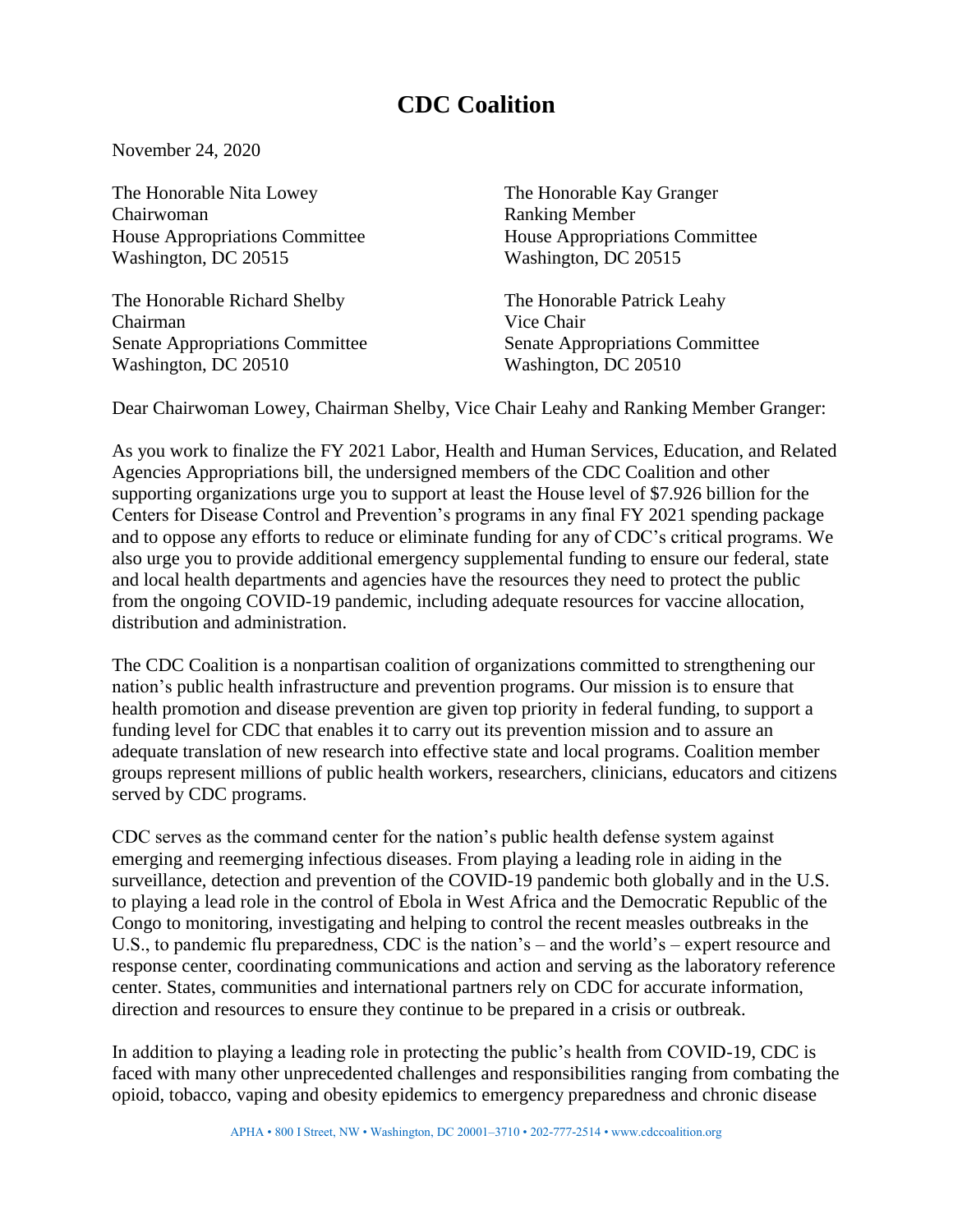prevention. CDC funds programs for injury control and violence prevention; global health security; health promotion in schools and workplaces; the prevention of diabetes, heart disease, stroke, cancer, lung disease and other chronic diseases; tobacco prevention and control; nutrition and physical activity; immunizations; HIV, STI and hepatitis prevention; prevention of vectorborne diseases; environmental health, including the prevention of childhood lead poisoning; oral health; reducing health disparities; preventing infant mortality and birth defects; preventing antimicrobial resistance; preventing prescription drug overdose; improving the health and quality of life of individuals with disabilities; Alzheimer's disease prevention and awareness; vision and eye health and public health research and health statistics. It is notable that more than 70 percent of CDC's budget supports public health and prevention activities by state and local health organizations and agencies, national public health partners and academic institutions.

In addition to ensuring a strong public health infrastructure and protecting Americans from public health threats and emergencies, CDC programs are crucial to reducing health care costs and improving health. Despite the progress CDC has made to meet these needs, the agency's programs have been woefully underfunded. We urge you to support a funding level of at least \$7.926 billion for CDC's programs in any final FY 2021 spending bill and to provide additional emergency supplemental funding needed to protect the public from the ongoing COVID-19 pandemic, including adequate resources for vaccine allocation, distribution and administration.

Please contact Don Hoppert at [donald.hoppert@apha.org](mailto:donald.hoppert@apha.org) or 202-777-2514 with any questions regarding our request.

Sincerely,

1,000 Days Addiction Professionals of North Carolina Allergy & Asthma Network Alzheimer's Association Alzheimer's Impact Movement American Academy of Family Physicians American Academy of Pediatrics American Association for Clinical Chemistry American Association for Dental Research American Association for the Study of Liver Diseases American Association of Colleges of Osteopathic Medicine American Association of Colleges of Pharmacy American Association of Neuromuscular & Electrodiagnostic Medicine American Association on Health and Disability American Cancer Society Cancer Action Network American College of Obstetricians and Gynecologists American College of Physicians American College of Preventive Medicine American Dental Education Association American Diabetes Association American Heart Association American Liver Foundation American Lung Association American Optometric Association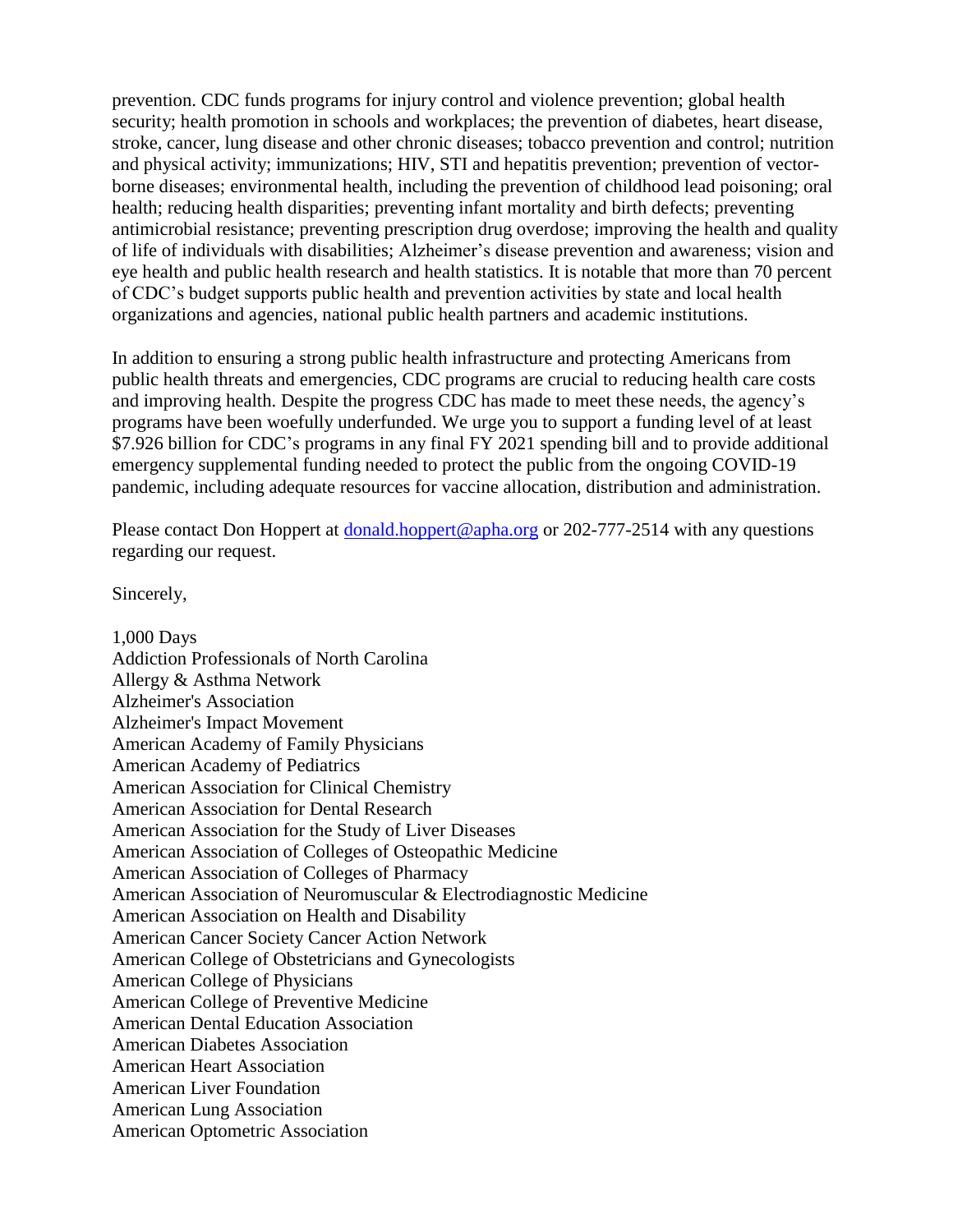American Psychological Association American Public Health Association American Sexual Health Association American Society for Clinical Pathology American Society for Microbiology American Society for Nutrition American Society for Reproductive Medicine American Society of Hematology American Society of Tropical Medicine & Hygiene American Thoracic Society Arizona Public Health Association Arthritis Foundation Association for Clinical and Translational Science Association for Professionals in Infection Control and Epidemiology Association of Academic Health Sciences Libraries Association of Accredited Public Health Programs Association of American Medical Colleges Association of Maternal & Child Health Programs Association of Minority Health Professions Schools Association of Pathology Chairs Association of Population Centers Association of Public Health Laboratories Association of Schools and Programs of Public Health Association of State and Territorial Health Officials Asthma and Allergy Foundation of America Autism Society of America Avery's Angels Gastroschisis Foundation CAEAR Coalition California Consortium of Addiction Programs & Professionals Campaign for Tobacco-Free Kids Center for Science in the Public Interest Child Neurology Foundation Children and Adults with Attention-Deficit/Hyperactivity Disorder Children's Cardiomyopathy Foundation Children's Environmental Health Network Climate for Health, ecoAmerica Clinical Research Forum Coalition for Clinical and Translational Science Colorado Public Health Association Commissioned Officers Association of the U.S. Public Health Service, Inc. (COA) Connecticut Public Health Association Consortium of Social Science Associations Cooley's Anemia Foundation Council of State and Territorial Epidemiologists Endocrine Society Entomological Society of America Epilepsy Foundation Eta Sigma Gamma Family Voices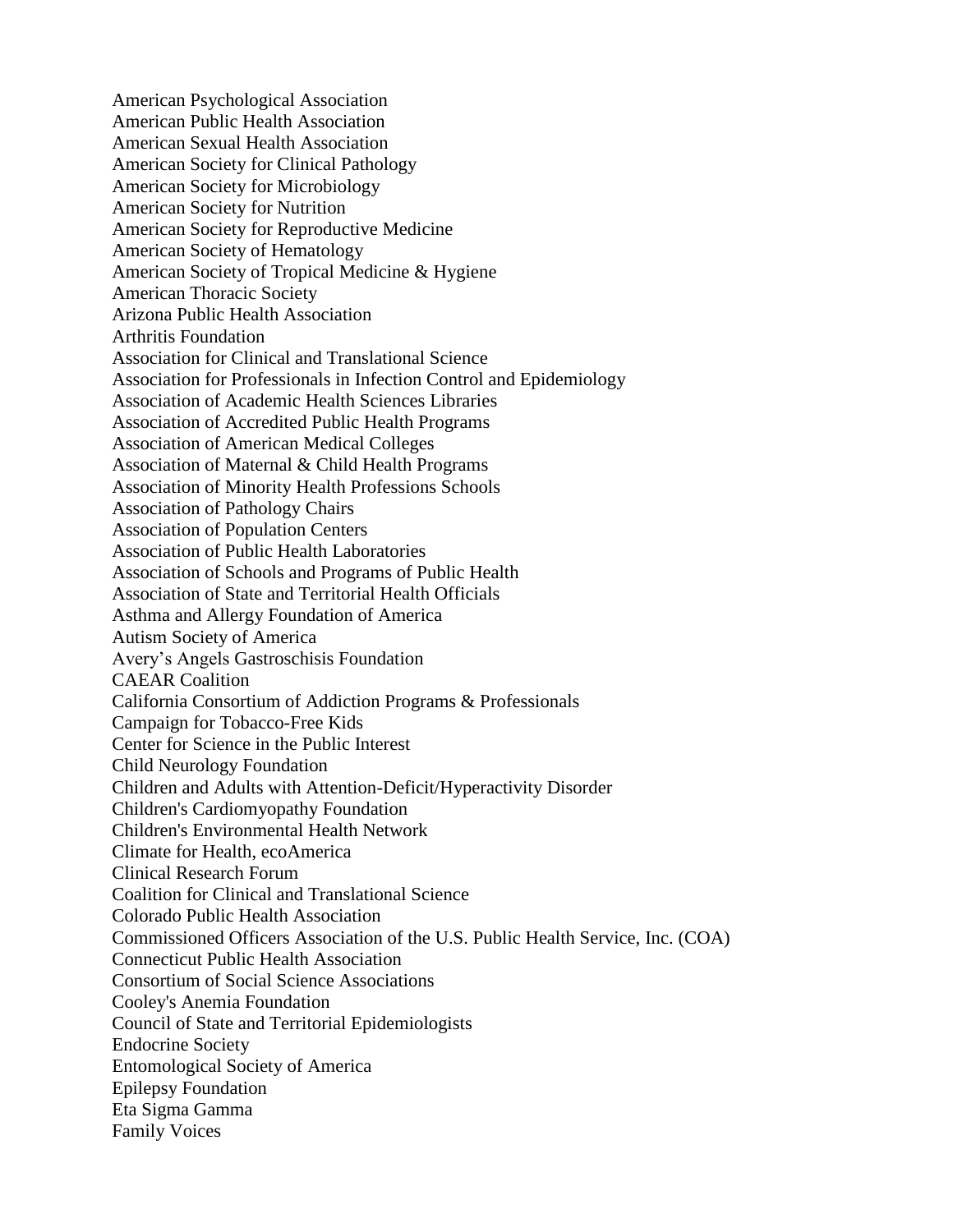GO2 Foundation for Lung Cancer Green & Healthy Homes Initiative Health by Design Healthy Teen Network Hepatitis B Foundation HIV + Hepatitis Policy Institute HIV Medicine Association Idaho Public Health Association Illinois Association of Behavioral Health Illinois Public Health Association Illinois Society for the Prevention of Blindness Immunize Nevada Indiana Public Health Association International Certification & Reciprocity Consortium Jeffrey Modell Foundation Lakeshore Foundation Louisiana Public Health Association Maine Public Health Association March of Dimes Maryland Public Health Association Massachusetts Public Health Association Medical Library Association METAvivor Minnesota Public Health Association Mississippi Public Health Association Missouri Public Health Association Montana Public Health Association NASTAD National Association for Public Health Statistics and Information Systems (NAPHSIS) National Association of County and City Health Officials National Blood Clot Alliance National CMV Foundation National Coalition of STD Directors National Family Planning & Reproductive Health Association National Forum for Heart Disease & Stroke Prevention National Fragile X Foundation National Health Care for the Homeless Council National Kidney Foundation National Network of Public Health Institutes National Pancreas Foundation National Recreation and Park Association National Safety Council National Viral Hepatitis Roundtable NC Public Health Association Nevada Public Health Association New Hampshire Public Health Association New Jersey Public Health Association New York State Public Health Association North Dakota Public Health Association